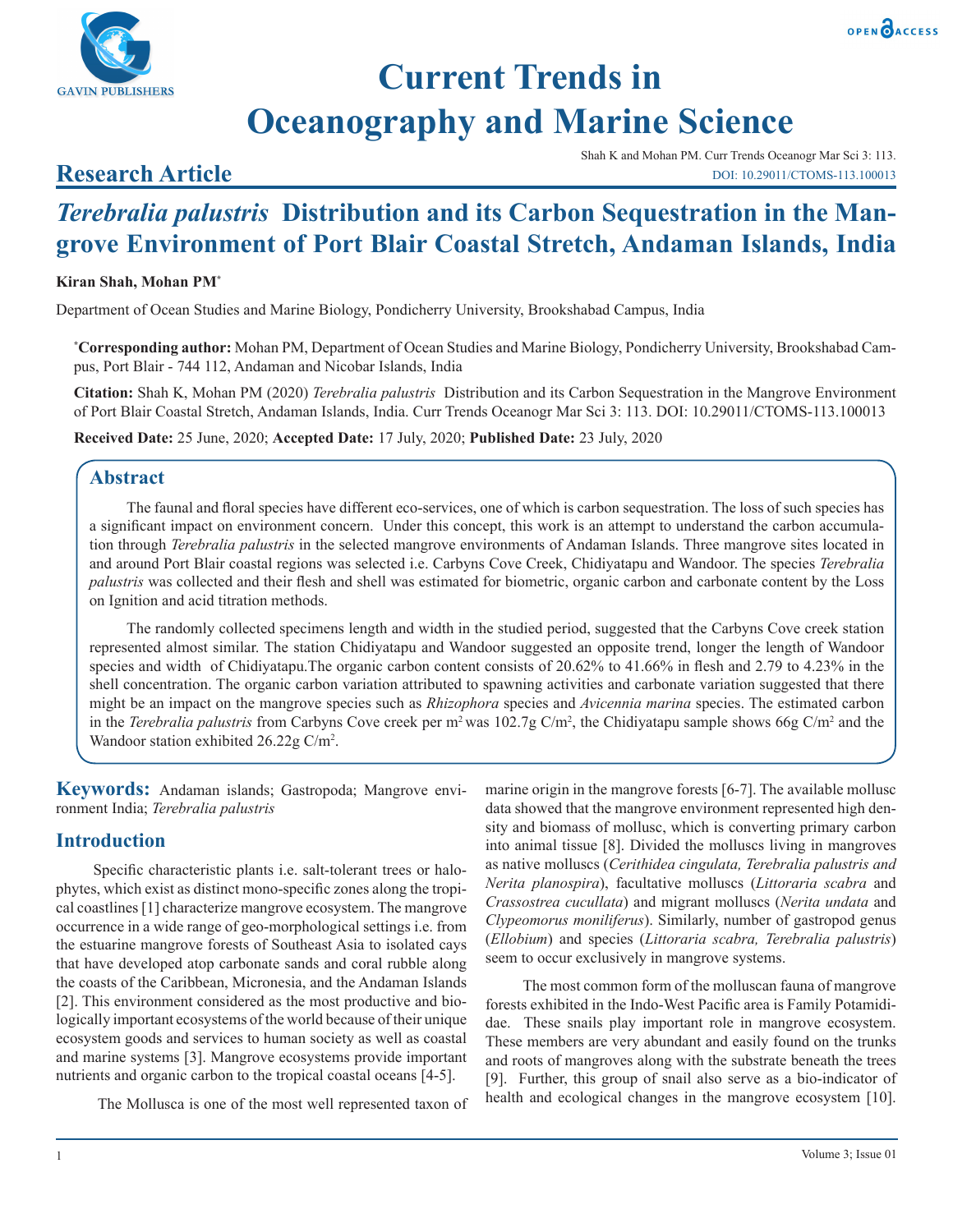and act as bio-filters in wastewater [11]. Some Potamidids are also used as a source of food for human consumption. the genus *Terebralia* has large prosobranch, which are frequently observed in larger numbers on the surface of muddy substrate of mangrove forests. *Terebralia palustris* Linnaeus, 1767, the giant mangrove whelk, has been considered as prominent component of mangrove ecosystem in the Indo-West-Pacific region the distribution extended mainly in tropical to subtropical region, that also in mangrove habitats of the Indo-West-Pacific region, from eastern Africa to north Western Australia [12-14]. Among the mangrove prosobranch gastropod, the species *Terebralia palustris* is the largest in size and the maximum length of 12 cm was recorded from South Africa [15,16]. It is equipped with pointed spire with thick, conical and heavy shell. It contains whorls with strong axial ribs crossed by deeply incised spiral grooves. The shell is dark brown in colour, while the flesh has varied shades of green. This species is highly salt tolerant and active in both low and high tides [17,18]. The anatomical differences in the structure of the radula of *Terebralia palustris*, the large shell length (about 5 to 13 cm) animal feed actively on fallen mangrove leaves whilst the young ones (shell length  $\leq$  5 cm) feed detritus and are active as detritivorous [19-21]. The feeding was observed at both low and high tides, diurnal and nocturnal, but being most active at diurnal low tides.

The prominent epifaunal species *Terebralia palustris* plays a key role for displacing sediment and thereby promoting bioturbation [22]. This species grazes on the sediment, mangrove litter, leaf, stipule, calyx, fruit and propagule reported that a single *Terebralia palustris* can consume 0.8 leaves per day. Commonly, it was observed that clusters of snails feed on a single fallen leaf, often close to similar leaves that remain untouched the primary source of carbon for coastal and estuarine gastropods is acquired from their diets, which mainly are phytoplankton, microalgae or seaweeds and detritus on the intertidal mudflats [23]. Reported that, based on their total carbon percentage available in the soft tissue and shells, the gastropods are the storehouse of carbon. A report from Global and Planetary Change 18 stated that *Terebralia palustris* is one of the gastropods with high calcium carbonate levels in the shell and through the food chain, the organic carbon matter is forwarded through the carbon cycle. The occurrence of carbonate is beneficial in reducing the concentration of free carbon in the atmosphere. Thus, mangrove fauna play a very crucial role in the carbon cycle of the mangroves. The distribution of *Terebralia palustris* is affected by the destruction of mangroves as it is the habitat and food resource for these mangrove whelks. Damage to mangrove forests will cause the death of large numbers of *Terebralia palustris* which acts as blue carbon reservoirs thereby decreasing the contribution to carbon sequestration. Andaman and Nicobar Islands are the largest archipelago, which comprises of more than 572 scattered islands, islets and rocky outcrops. However, in India, that also in Andaman mangrove region, no study

was carried out to know the status of *Terebralia palustris* and its carbon accumulation status. This work is an attempt to understand the carbon accumulation through *Terebralia palustris* in the selected mangrove environments of Andaman Islands.

#### **Materials and Methodology**

#### **Study Area**

The present study covers the muddy intertidal regions of Port Blair coast, which shows rich density of *Terebralia palustris*. The study locations were selected based on the faunal abundance, accessibility for sampling and exposure of the intertidal region during the low tide. The study area consists of 3 stations viz. Carbyns Cove Creek, Chidhiyatapu and Wandoor (Figure 1).

| <b>Name of Station</b> | Latitude      | Longitude     |  |
|------------------------|---------------|---------------|--|
| Carbyns Cove Creek     | 11°38'19.56"N | 92°44'50.32"E |  |
| Chidhiyatapu           | 11°38'19.51"N | 92°44'50.22"E |  |
| Wandoor                | 11°35'16.38"N | 92°37'02.61"E |  |

**Table 1:** Study area with station locations

#### **Carbyns Cove Creek (CC)**

It is the southern end of the Carbyns Cove beach, where a narrow creek flows to the sea in eastward direction. The banks of this region have muddy substratum and mainly consists of the mangrove tree *Rhizophora mucronata*. The southern side of the bank, mudskippers and fiddler crabs are commonly visible in this region, along with the dominant gastropod *Terebralia palustris*. However, the northern bank is scarcely observed the same. Common human activities in this location included traditional fishing, transportation of building construction materials to the different islands, boat construction and repair.

#### **Chidiyatapu (CT)**

This location is situated near the Chidiyatapu beach, i.e. at least three km from the beach. The mangrove patches leads up to Badabalu beach. The substratum is small rocks and pebbles mixed with mud. The region has mangrove trees like *Rhizophora mucronata* and *Avicennia marina.* Faunal diversity mostly consists of mangrove snakes, mudskippers, juvenile fishes and crabs, hermit crabs, gastropods like *Littorina, Nerita* and *Terebralia palustris.* Fishing by the use of cast net was commonly sighted as human activity during the sample collection.

#### **Wandoor (WA)**

This location is situated before reaching to the Wandoor beach. It consists of back mangroves mainly marsh grasses with very scanty growth of *Avicennia marina.* The substratum is rocky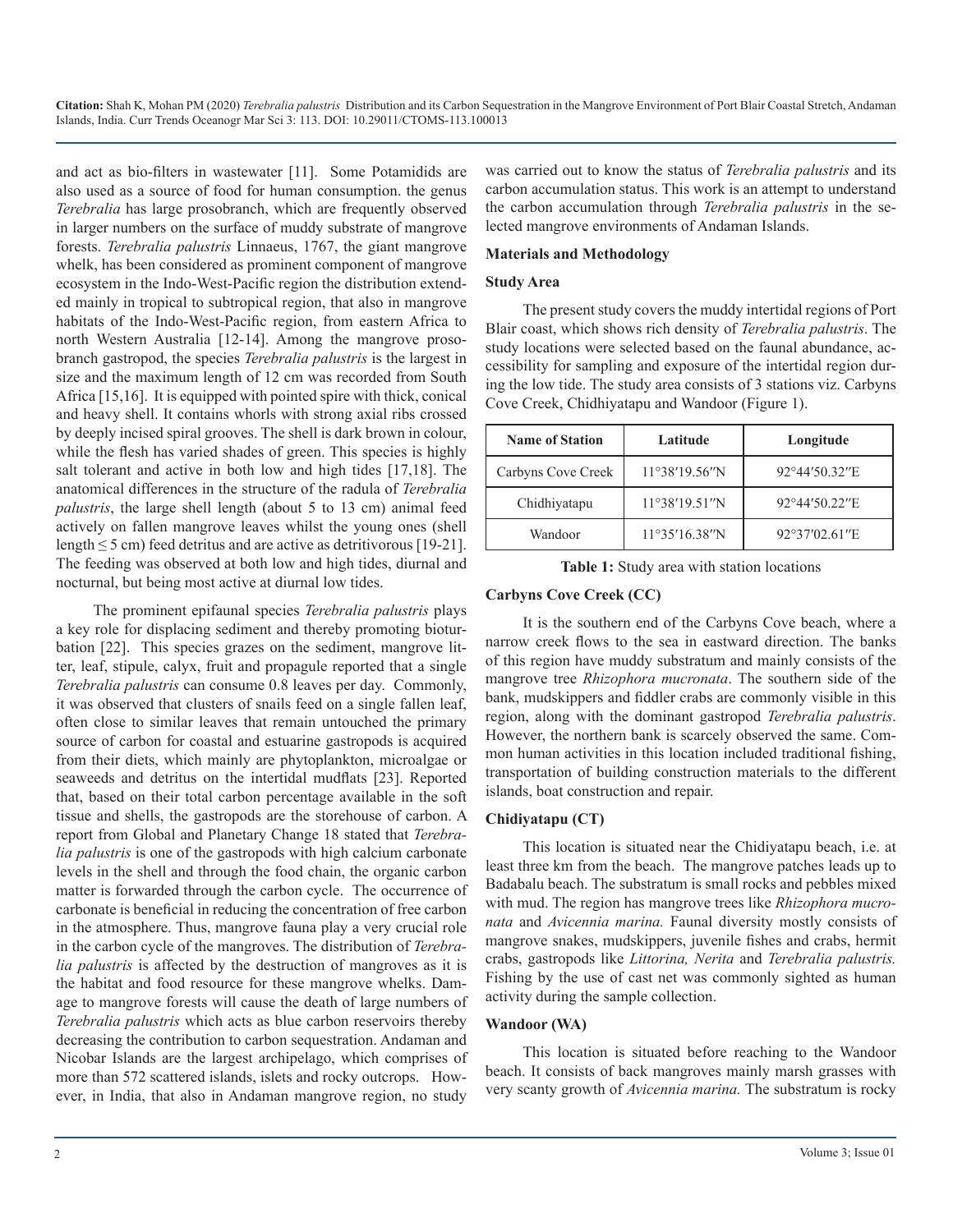and muddy. This location has a variety of crabs and giant mangrove whelks (*Terebralia palustris*) as the dominant gastropod.

#### **Sampling Schedule**

The sampling for the present study was carried out during the low tides from December 2018 and February 2019. Samples were collected from each of the 3 stations in two quadrates. A total of 112 individual specimens of *Terebralia palustris* were collected during the study.



**Figure 1:** Study Area Map.

#### **Method of Analysis**

The sampling was done for two months during low tides in each of the 3 stations. At a single station, 2 random quadrates, per month were taken. All the locations, the species *Terebralia palustris* was found aggregated near the mangrove roots. The number of whelks in each quadrat was counted and noted to estimate the density variation of the specimen in these 3 stations. 10 whelks were collected from each quadrat for biometric analysis. The length and width of the whelks were measured using linear scale (cm). The total weights of the whelks were measured using electrical weighing machine (g). Out of these 10 samples, five individuals were selected for carbon and carbonate content analysis. The shell and

the flesh of these 5 whelks, from each quadrat were separated. The shells were broken by hammering and the flesh attached to the shell was removed by the help of forceps. With the help of electrical weighing machine, the weights of the flesh in wet and dry was measured individually along with that the shell weight were noted separately.

The flesh and shells were put in petri dishes separately and were kept inside the Hot Air Oven at 40° C for 24 hours. The large shells were broken with hammer prior to keeping in oven for easy drying. After complete drying, the samples were taken out of the oven carefully. The samples were then broken into small pieces with the help of hammer and then further grinded in mortar and pestle to get fine homogenous powder for carbon and carbonate content analysis. Care was taken to keep the samples without any contamination, among the samples as well as other outside activities. The carbon content was estimated by Loss on Ignition method through Muffle Furnace with pre-weighed porcelain crucible, at 400° C and one hour time period. The weight loss was converted in to percentage as well as in mg scale for different calculation. The carbonate content was estimated by the NaOH titration method against the HCl. The dissolution of 1.25 gram of each flesh and shell powder was made with known concentration of HCl and then the acid consumption was estimated for the equivalence of carbonate and converted in to percentage. Different statistical treatment such as mean, standard deviation and graphical representation for this data was carried out using the excel programme. The estimation of carbon sequestration by the species *Terebralia palustris* for 1m2 was also calculated. These results were attributed and discussed for their impacts in these environments.

#### **Results and Discussion**

*Terebralia palustris* species was studied in the three different mangrove environments situated in and around Port Blair. The study represented Carbyns Cove creek has the highest number of species recorded than the other two stations viz., Chidiyatapu and Wandoor. The Carbyns Cove creek station represented highest population of *Terebralia palustris* i.e. 96 individuals per m<sup>2</sup> . Among the two studied quadrates of this location (Table 1). One sample constantly represented 96 individuals per m<sup>2</sup> and the other samples represented 51 to 83 individuals per m<sup>2</sup>.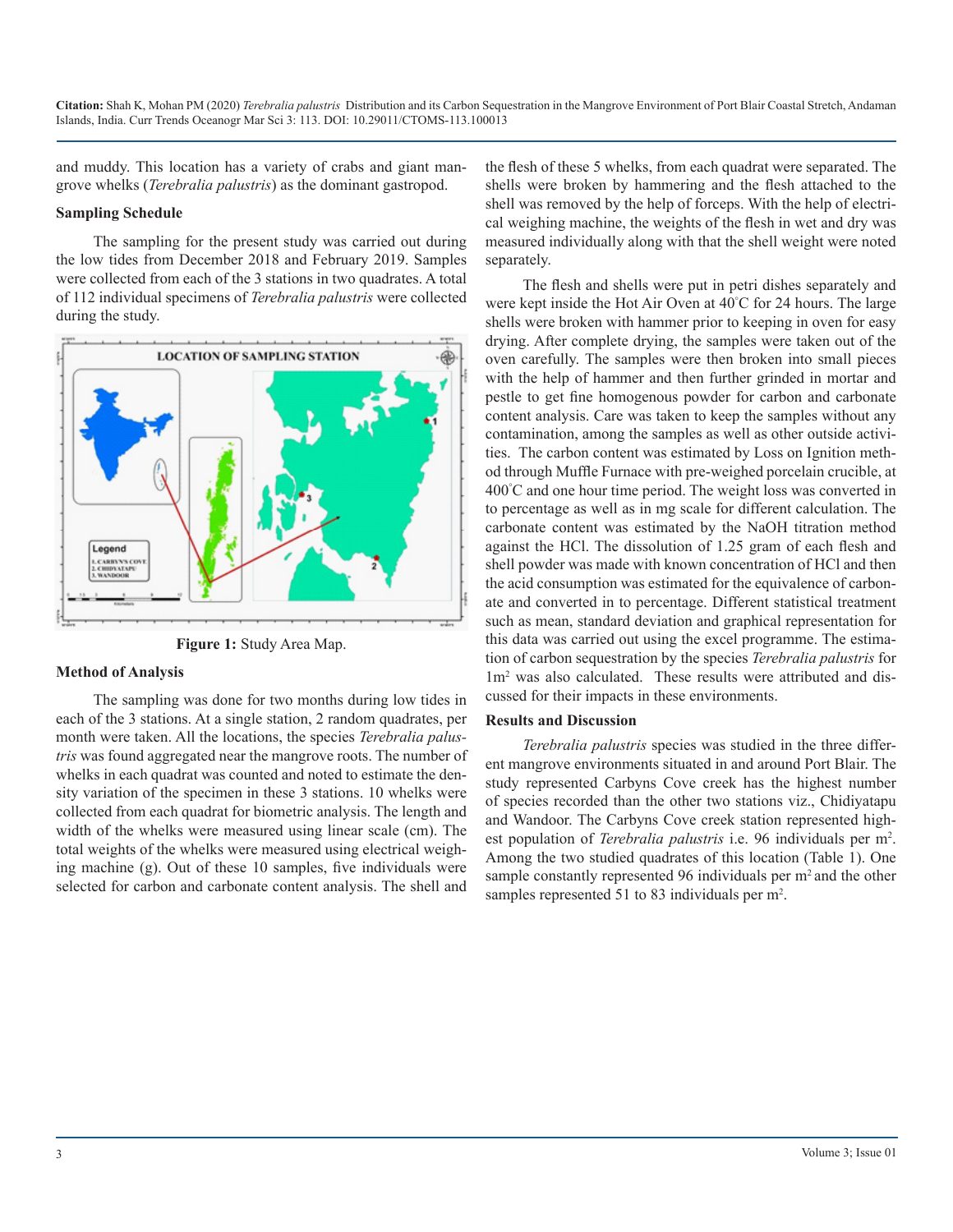|         | <b>Carbyns Cove creek</b><br><b>In Numbers</b> | Chidiyatapu<br><b>In Numbers</b> | Wandoor<br><b>In Numbers</b> |
|---------|------------------------------------------------|----------------------------------|------------------------------|
|         |                                                | December 2018                    |                              |
| Te-Q1   | 96                                             | 87                               | 39                           |
| $Te-Q2$ | 83                                             | 65                               | 36                           |
| Mean    | 90                                             | 76                               | 38                           |
|         |                                                | February -2019                   |                              |
| Te-Q1   | 96                                             | 67                               | 68                           |
| $Te-Q2$ | 51                                             | 45                               | 39                           |
| Mean    | 74                                             | 56                               | 54                           |

**Table 1:** *Terebralia palustris (*Te) population in quadrates of study period. (Q1, Q2) - Quadrates.

The station Chidiyatapu represented 67 to 87 individuals per  $m^2$  in the study period in one sample and in the other sample, it was 45 to 65 individuals per m<sup>2</sup>. The station Wandoor represented 39 to 68 individuals per m<sup>2</sup> and 36 to 39 individuals per m<sup>2</sup> for the other stations. The study was conducted in the month of December 2018 and February 2019. Among these periods, during the month of December, 2018 it was observed more number of individuals present than the month of February, 2019 for the locations Carbyns Cove creek (December- 96 and 83; February- 96 and 51 individuals) and Chidiyatapu (December- 87 and 65; February- 67 and 45 individuals). However, the station Wandoor represented vice-versa status of availabilities of individuals among the study period (December-39 and 36; February- 68 and 39 individuals). The randomly collected specimens from the quadrates in Carbyns Cove creek varied its length from 2.1 to 8.8 cm and width varied from 0.8 to 3.8 cm during the month of December 2018 and 2.6 to 8.4 cm length and 1 to 3.1 cm width of individuals was observed during the month of February 2019. The total weight (shell with flesh) of the individuals varied from 1.229g to 48.617g during the month of December and flesh weight varied between 0.085g to 6.032g (Table 2). During the month February 2019 it was found that the total weight varied between 1.607g to 28.220g and the flesh weight varied from 0.090g to 5.234g.

| <b>December</b><br>2018 | <b>Standard Length</b><br>SL (cm) | <b>Standard Width</b><br>SW (cm) | Total Weight (g) | Flesh Weight (g) | Shell Weight (g) |
|-------------------------|-----------------------------------|----------------------------------|------------------|------------------|------------------|
|                         | 2.9                               | 1.2                              | 1.844            | 0.216            | 1.628            |
|                         | 2.8                               | 1.0                              | 1.597            | 0.202            | 1.395            |
|                         | 2.6                               | 1.2                              | 1.844            | 0.216            | 1.628            |
|                         | 2.8                               | 1.4                              | 1.825            | 0.276            | 1.549            |
|                         | 2.1                               | $0.8\,$                          | 1.631            | 0.225            | 1.406            |
|                         | 7.4                               | 2.7                              | 25.078           | 4.378            | 20.7             |
|                         | 7.2                               | 2.8                              | 25.098           | 5.168            | 19.93            |
|                         | 7.1                               | 2.4                              | 18.781           | 2.744            | 16.037           |
|                         | $8.8\,$                           | 3.7                              | 48.617           | 5.530            | 43.087           |
|                         | 7.0                               | 2.6                              | 18.091           | 2.695            | 15.396           |
|                         | 8.0                               | 3.8                              | 45.213           | 4.87             | 40.343           |
|                         | 7.5                               | 2.6                              | 28.011           | 6.032            | 21.979           |
|                         | 2.2                               | 1.0                              | 1.890            | 0.238            | 1.652            |
|                         | 2.5                               | 1.2                              | 1.639            | 0.341            | 1.298            |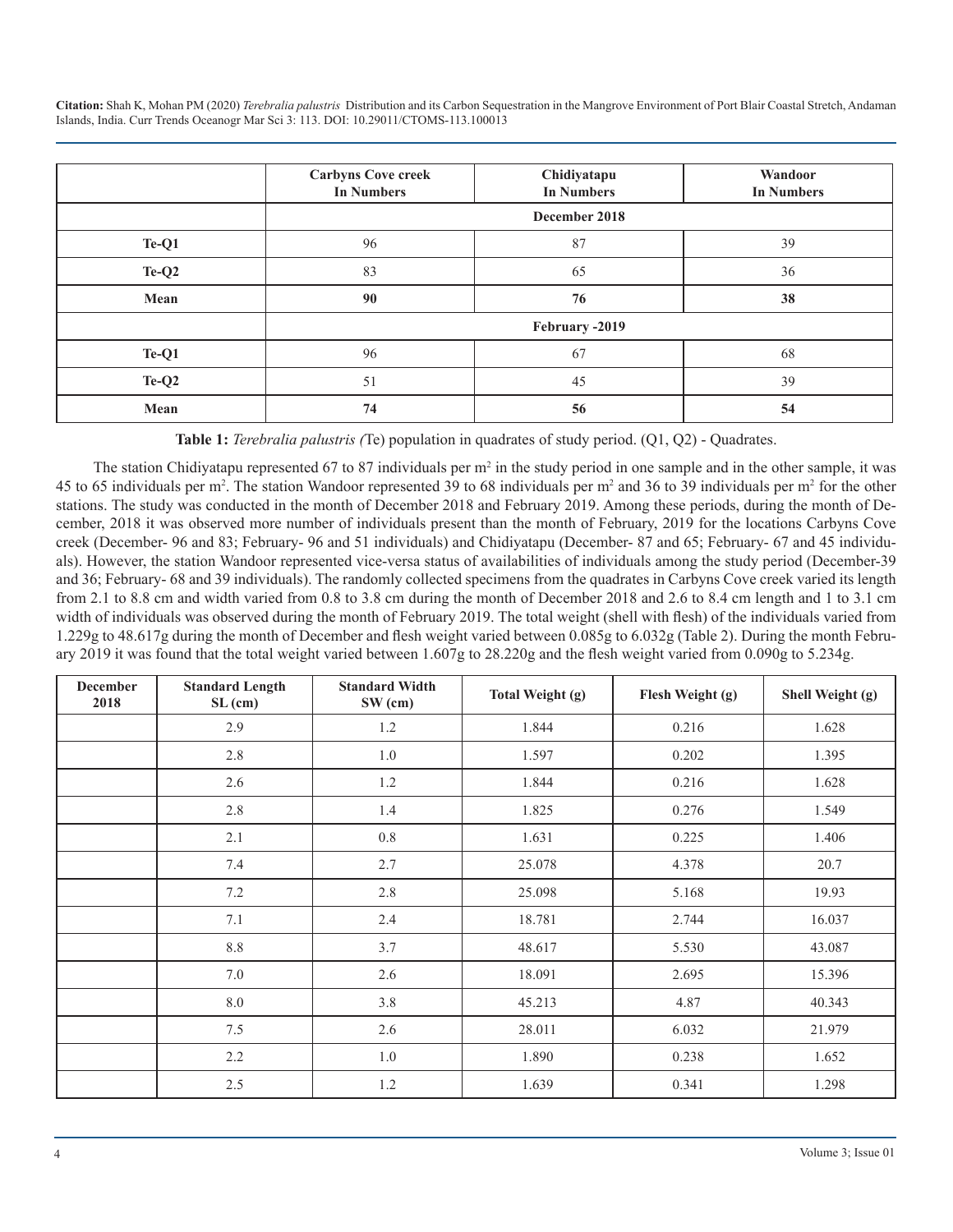|                  | 2.8                               | 1.3                              | 1.602                   | 0.212            | 1.390            |
|------------------|-----------------------------------|----------------------------------|-------------------------|------------------|------------------|
|                  | 2.9                               | 1.0                              | 1.539                   | 0.133            | 1.406            |
|                  | 3.0                               | $1.1\,$                          | 1.619                   | 0.085            | 1.534            |
|                  | 2.3                               | 0.9                              | 1.288                   | 0.141            | 1.147            |
|                  | 2.2                               | 0.8                              | 1.229                   | 0.132            | 1.097            |
|                  | 2.3                               | 1.0                              | 1.382                   | 0.13             | 1.252            |
|                  | 7.4                               | 2.5                              | 18.081                  | 1.204            | 16.877           |
|                  | 8.1                               | 2.2                              | 26.51                   | 2.561            | 23.949           |
|                  | 7.9                               | 2.8                              | 28.502                  | 3.008            | 25.494           |
|                  | 6.2                               | 2.5                              | 19.918                  | 2.001            | 17.917           |
|                  | 8.4                               | 3.0                              | 28.214                  | 2.706            | 25.508           |
| <b>MEAN</b>      | 4.98                              | 1.9                              | 14.04                   | 1.82             | 12.22            |
| S.D.             | 2.61                              | 0.95                             | 14.82                   | 2.02             | 13.00            |
|                  |                                   |                                  |                         |                  |                  |
|                  |                                   |                                  |                         |                  |                  |
|                  |                                   |                                  |                         |                  |                  |
| February<br>2019 | <b>Standard Length</b><br>SL (cm) | <b>Standard Width</b><br>SW (cm) | <b>Total Weight (g)</b> | Flesh Weight (g) | Shell Weight (g) |
|                  | 3.2                               | $1.2$                            | 2.394                   | 0.299            | 2.095            |
|                  | 3.0                               | $1.2\,$                          | 1.613                   | 0.258            | 1.355            |
|                  | 2.6                               | $1.0\,$                          | 1.607                   | 0.172            | 1.435            |
|                  | 5.0                               | $1.2\,$                          | 6.504                   | 0.993            | 5.511            |
|                  | 5.8                               | 1.8                              | 10.374                  | 1.902            | 8.472            |
|                  | $7.0\,$                           | 2.5                              | 18.499                  | 3.354            | 15.145           |
|                  | 8.2                               | 3.0                              | 28.106                  | 4.662            | 23.444           |
|                  | $4.2\,$                           | 1.6                              | 5.854                   | 0.829            | 5.025            |
|                  | 8.1                               | 2.5                              | 28.032                  | 5.234            | 22.798           |
|                  | 5.2                               | 1.3                              | 7.109                   | 0.255            | 6.854            |
|                  | 2.7                               | 1.7                              | 1.873                   | 0.200            | 1.673            |
|                  | 2.8                               | 1.2                              | 1.899                   | 0.257            | 1.642            |
|                  | 6.0                               | 2.2                              | 15.069                  | 2.686            | 12.383           |
|                  | 6.5                               | 2.0                              | 14.543                  | 2.223            | 12.32            |
|                  | 7.0                               | 2.5                              | 20.119                  | 3.495            | 16.624           |
|                  | $7.2\,$                           | 2.6                              | 20.556                  | 4.008            | 16.548           |
|                  | 8.1                               | 2.2                              | 26.500                  | 2.600            | 23.900           |
|                  |                                   |                                  |                         |                  |                  |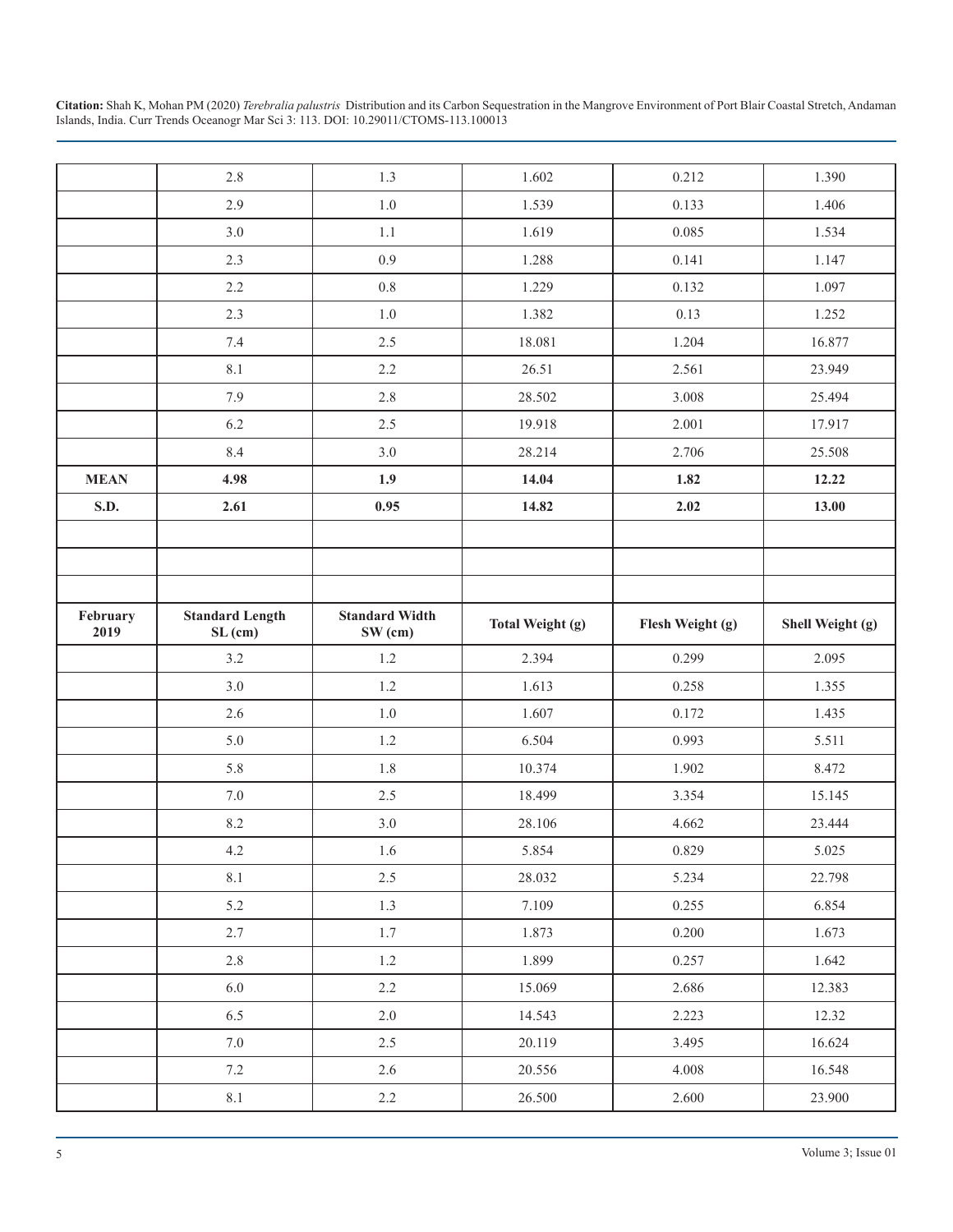|             | 6.2  | 2.4  | 19.92 | 2.300 | 17.62 |
|-------------|------|------|-------|-------|-------|
|             | 3.0  | 1.0  | 1.702 | 0.090 | 1.612 |
|             | 8.4  | 3.1  | 28.22 | 2.71  | 25.51 |
| <b>MEAN</b> | 5.51 | 1.91 | 13.03 | 1.93  | 11.10 |
| S.D.        | 2.07 | 0.68 | 10.11 | 1.65  | 8.63  |

**Table 2:** Carbyns Cove creek samples meristic details for the species *Terebralia palustris.*

The station Chidiyatapu represented the species *Terebralia palustris* in the length of 4.7 to 6.9 cm and 1.9 to 2.6 cm width during the month of December 2018 (Table 3). The total weight varied between 7.234g to 22.013g and flesh weight varied between 0.392g to 1.108g. However, during the month of February, 2019 the length of the specimen varied from 3.2 to 12.2 cm and width varied from 1.1 to 5.3 cm. The total weight varied from 2.216g to 94.535g and flesh weight showed the range of 0.216g to 10.412g.

| <b>December</b><br>2018 | <b>Standard Length</b><br>SL (cm) | <b>Standard Width</b><br>$SW$ (cm) | Total Weight (g)        | Flesh Weight (g) | Shell Weight (g) |
|-------------------------|-----------------------------------|------------------------------------|-------------------------|------------------|------------------|
|                         | 4.8                               | 1.9                                | 8.797                   | 0.392            | 8.405            |
|                         | 5.6                               | 2.3                                | 11.305                  | 0.489            | 10.816           |
|                         | 5.4                               | 2.0                                | 9.970                   | 0.551            | 9.419            |
|                         | 5.5                               | 2.4                                | 11.461                  | 0.660            | 10.801           |
|                         | 6.9                               | 2.6                                | 21.929                  | 0.910            | 21.019           |
|                         | 6.0                               | 2.5                                | 14.826                  | 1.108            | 13.718           |
|                         | 5.2                               | 2.0                                | 7.234                   | 0.498            | 6.736            |
|                         | 4.7                               | 2.1                                | 8.081                   | 0.402            | 7.679            |
|                         | 6.9                               | 2.5                                | 22.013                  | 1.102            | 20.911           |
| <b>MEAN</b>             | 5.67                              | 2.26                               | 12.85                   | 0.68             | 12.17            |
| <b>S.D.</b>             | 0.80                              | 0.26                               | 5.63                    | 0.29             | 5.39             |
| February<br>2019        | <b>Standard Length</b><br>SL (cm) | <b>Standard Width</b><br>$SW$ (cm) | <b>Total Weight (g)</b> | Flesh Weight (g) | Shell Weight (g) |
|                         | 3.2                               | 1.1                                | 2.216                   | 0.216            | 2.000            |
|                         | 3.4                               | 1.6                                | 3.837                   | 0.479            | 3.358            |
|                         | 3.9                               | 1.5                                | 5.073                   | 0.616            | 4.457            |
|                         | 5.1                               | 2.0                                | 10.03                   | 1.161            | 8.869            |
|                         | 6.5                               | 2.5                                | 16.651                  | 2.569            | 14.082           |
|                         | 4.7                               | 2.0                                | 8.981                   | 0.329            | 8.652            |
|                         | 6.8                               | 3.2                                | 20.932                  | 0.896            | 20.036           |
|                         | 5.2                               | 2.9                                | 9.235                   | 1.078            | 8.157            |
|                         | 5.6                               | 2.4                                | 11.209                  | 0.500            | 10.709           |
|                         |                                   |                                    |                         |                  |                  |
|                         | $7.0\,$                           | 2.8                                | 21.93                   | 0.909            | 21.021           |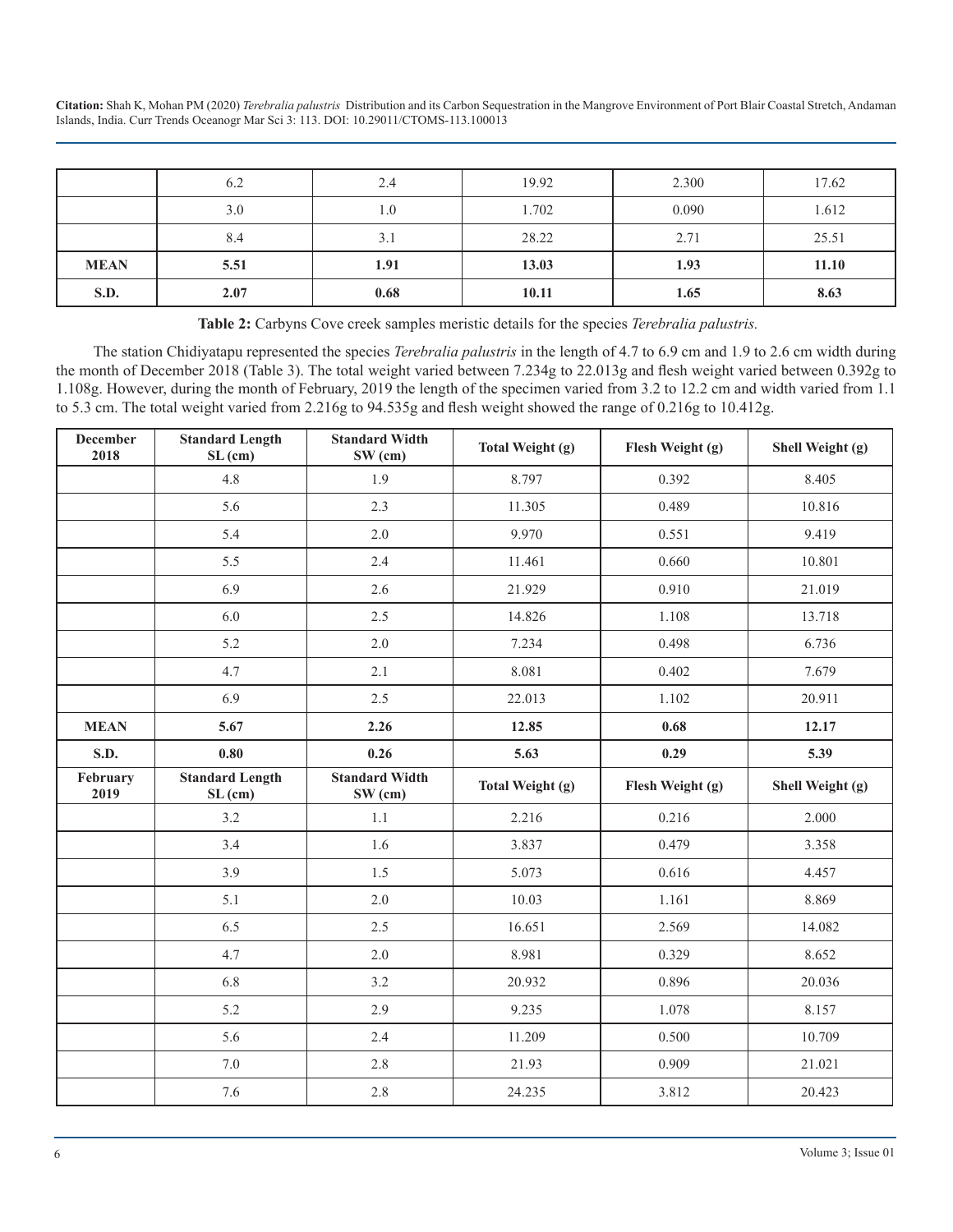|             | 7.0  | 2.7  | 21.717 | 2.921  | 18.796 |
|-------------|------|------|--------|--------|--------|
|             | 8.2  | 3.2  | 30.757 | 5.34   | 25.417 |
|             | 9.0  | 3.4  | 50.661 | 5.995  | 44.666 |
|             | 8.2  | 3.6  | 41.192 | 3.056  | 38.136 |
|             | 12.2 | 5.3  | 94.535 | 10.412 | 84.123 |
|             | 9.6  | 3.5  | 47.628 | 4.127  | 43.501 |
|             | 8.5  | 3.2  | 35.144 | 4.408  | 30.736 |
| <b>MEAN</b> | 6.76 | 2.77 | 25.33  | 2.71   | 22.62  |
| <b>S.D.</b> | 2.35 | 0.96 | 22.74  | 2.67   | 20.66  |

**Table 3:** Chidiyatapu samples meristic details for the species *Terebralia palustris*.

The individual specimen morphometric details suggested that the Wandoor station exhibited *Terebralia palustris* with the length of 3.4 to 7.7 cm and 1.1 to 2.5 cm width during the month of December 2018 (Table 4). The total weight varied between 2.93g to 20.864g with the flesh weight of 0.424g to 4.419g. During the month of February 2019, the length varied from 3.8 to 7.8 cm and width 1.5 to 3.2 cm. The total weight varied from 3.933g to 21.08g and flesh weight varied between 0.582g to 4.519g.

| <b>December</b><br>2018 | <b>Standard Length</b><br>SL (cm) | <b>Standard Width</b><br>$SW$ (cm) | <b>Total Weight (g)</b> | Flesh Weight (g) | Shell Weight (g) |
|-------------------------|-----------------------------------|------------------------------------|-------------------------|------------------|------------------|
|                         | 3.4                               | 1.8                                | 2.930                   | 0.424            | 2.506            |
|                         | 4.5                               | 1.8                                | 6.407                   | 1.226            | 5.181            |
|                         | 3.9                               | 1.9                                | 4.367                   | 0.518            | 3.849            |
|                         | 4.7                               | 2.0                                | 8.021                   | 1.622            | 6.399            |
|                         | 5.4                               | 2.2                                | 11.19                   | 1.889            | 9.301            |
|                         | 5.8                               | 2.2                                | 12.722                  | 2.228            | 10.494           |
|                         | 4.4                               | 1.7                                | 6.121                   | 1.198            | 4.923            |
|                         | 5.2                               | 2.3                                | 10.074                  | 2.519            | 7.555            |
|                         | 4.4                               | 1.6                                | 5.565                   | 0.84             | 4.725            |
|                         | 6.5                               | 2.5                                | 17.861                  | 3.84             | 14.021           |
|                         | 4.3                               | 1.6                                | 4.819                   | 0.916            | 3.903            |
|                         | 4.1                               | 1.1                                | 5.184                   | 1.026            | 4.158            |
|                         | 4.2                               | 1.8                                | 5.548                   | 0.866            | 4.682            |
|                         | 4.2                               | 1.6                                | 4.816                   | 0.992            | 3.824            |
|                         | 4.6                               | 1.8                                | 6.025                   | 1.352            | 4.673            |
|                         | 5.8                               | 2.2                                | 11.861                  | 2.844            | 9.017            |
|                         | $5.0\,$                           | 1.9                                | 8.478                   | 1.565            | 6.913            |
|                         | 6.0                               | 2.3                                | 13.353                  | 2.872            | 10.481           |
|                         | 7.7                               | 2.3                                | 20.864                  | 4.419            | 16.445           |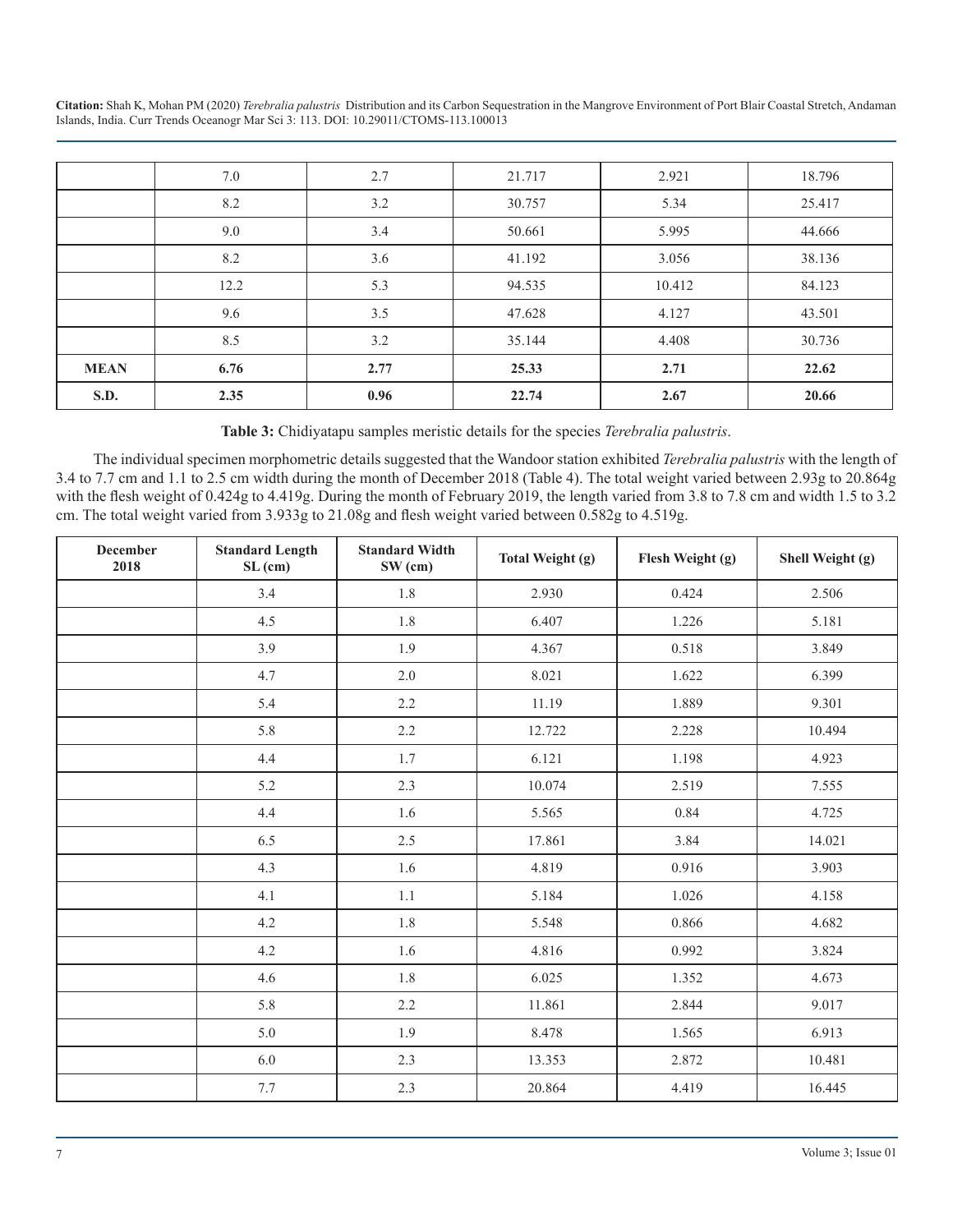|                  | 4.8                               | 1.7                              | 6.600            | 1.296            | 5.304            |
|------------------|-----------------------------------|----------------------------------|------------------|------------------|------------------|
| <b>MEAN</b>      | 4.95                              | 1.92                             | 8.64             | 1.72             | 6.92             |
| S.D.             | $1.02$                            | 0.34                             | 4.74             | 1.09             | 3.68             |
| February<br>2019 | <b>Standard Length</b><br>SL (cm) | <b>Standard Width</b><br>SW (cm) | Total Weight (g) | Flesh Weight (g) | Shell Weight (g) |
|                  | 4.0                               | 1.5                              | 3.933            | 0.582            | 3.351            |
|                  | $4.0\,$                           | 1.6                              | 4.336            | 0.584            | 3.752            |
|                  | 4.4                               | 1.7                              | 5.292            | 0.978            | 4.314            |
|                  | 4.6                               | $2.0$                            | 6.583            | 1.152            | 5.431            |
|                  | 5.6                               | 2.0                              | 13.002           | 1.804            | 11.198           |
|                  | 5.4                               | 2.1                              | 11.200           | 1.899            | 9.301            |
|                  | 5.2                               | 2.4                              | 10.063           | 2.520            | 7.543            |
|                  | 3.8                               | 1.8                              | 4.876            | 0.620            | 4.256            |
|                  | 6.6                               | 2.7                              | 18.012           | 3.845            | 14.167           |
|                  | 4.5                               | 1.7                              | 5.301            | 0.960            | 4.341            |
|                  | 5.4                               | 2.1                              | 11.883           | 1.542            | 10.341           |
|                  | 5.5                               | 2.0                              | 10.499           | 1.584            | 8.915            |
|                  | 5.7                               | 2.2                              | 11.357           | 2.147            | 9.210            |
|                  | 6.2                               | 2.4                              | 15.243           | 2.746            | 12.497           |
|                  | 7.1                               | 2.2                              | 21.08            | 2.888            | 18.192           |
|                  | 6.2                               | 3.2                              | 13.079           | 2.001            | 11.078           |
|                  | 7.8                               | 2.3                              | 20.641           | 4.519            | 16.122           |
|                  | 5.7                               | 2.2                              | 10.789           | 2.211            | 8.578            |
|                  | 5.0                               | 1.7                              | 7.700            | 1.248            | 6.452            |
|                  | 5.8                               | 2.2                              | 11.863           | 2.794            | 9.069            |
| <b>MEAN</b>      | 5.43                              | 2.1                              | 10.84            | 1.93             | 8.91             |
| S.D.             | 1.05                              | 0.4                              | 5.13             | 1.07             | 4.18             |

**Table 4:** Wandoor samples meristic details for the species *Terebralia palustris*.

The organic carbon analysis result represented that for Carbyns Cove creek the percentage of organic carbon in the flesh of *Terebralia palustris* varied from 7.75% to 73.09% and varied in the shells from 2.80% to 6.29% for the month of December 2018 (Table 5). The organic carbon percentage of the individuals in the flesh observed from 14.06% to 79.23% and the range was 2.72% to 5.03% in the shells for the month of February 2019 (Table 6).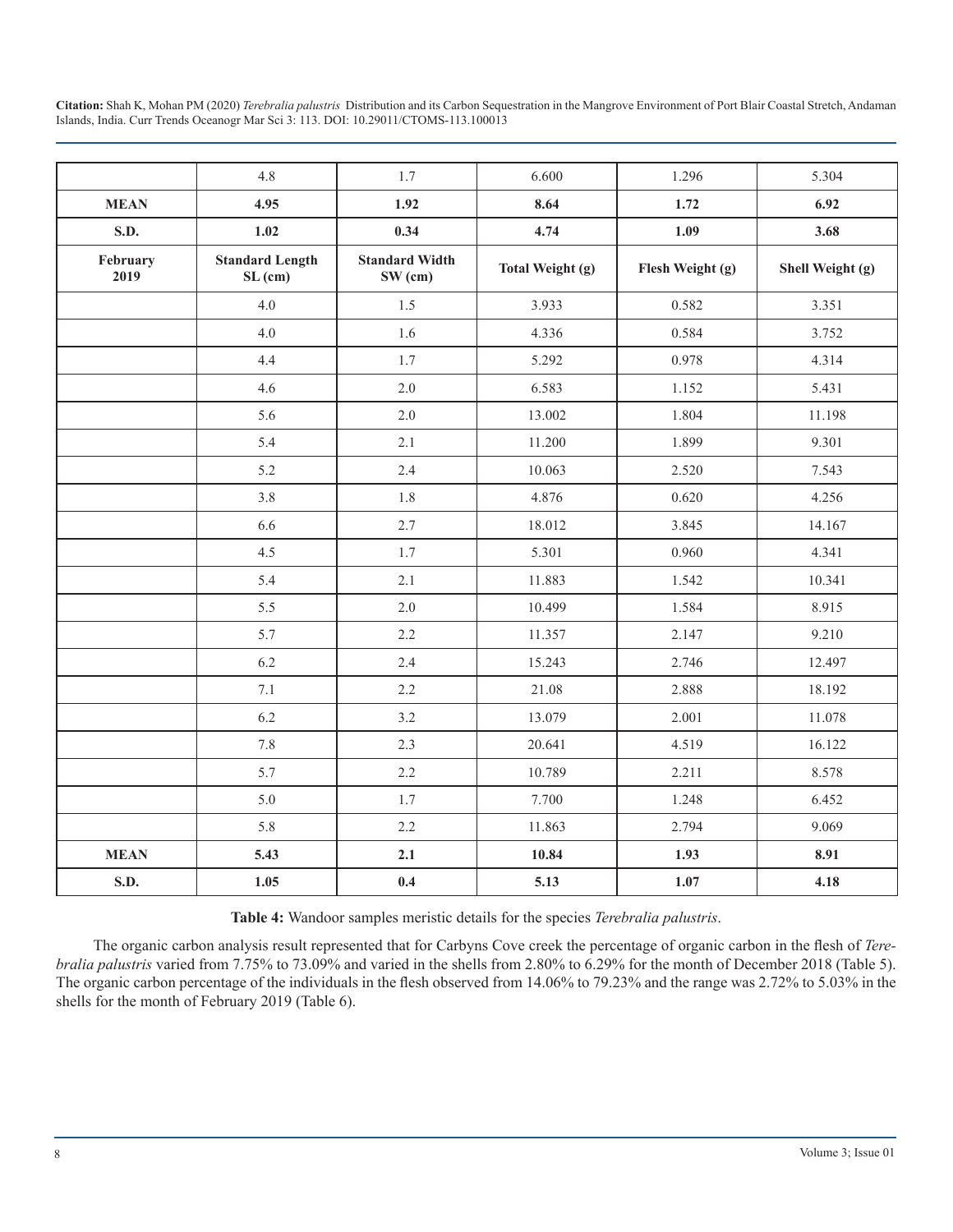| December 2018 | Flesh Weight (g) | <b>Organic Carbon-</b><br>$%$ -Flesh | Carbonate<br>$-$ %-Flesh | Shell Weight (g) | <b>Organic Carbon-</b><br>$%$ -Shell | Carbonate<br>$-$ %-Shell |
|---------------|------------------|--------------------------------------|--------------------------|------------------|--------------------------------------|--------------------------|
| CC/TE/Q1/1    | 0.22             | 23.21                                | 1.00                     | 01.63            | 3.28                                 | 74.00                    |
| CC/TE/Q1/2    | 0.20             | 21.88                                | 0.50                     | 01.40            | 3.43                                 | 52.00                    |
| CC/TE/O1/4    | 0.28             | 60.00                                | 0.75                     | 01.55            | 2.80                                 | 59.00                    |
| CC/TE/Q1/7    | 5.17             | 71.99                                | 2.00                     | 19.93            | 5.04                                 | 100.00                   |
| CC/TE/Q1/10   | 2.70             | 71.43                                | 3.00                     | 15.40            | 3.96                                 | 100.00                   |
| CC/TE/Q2/1    | 0.13             | 21.61                                | 0.25                     | 01.41            | 6.30                                 | 40.00                    |
| CC/TE/Q2/3    | 0.14             | 20.00                                | 0.25                     | 01.15            | 3.78                                 | 35.00                    |
| CC/TE/Q2/4    | 0.13             | 14.29                                | 0.25                     | 01.10            | 3.83                                 | 36.00                    |
| CC/TE/Q2/5    | 0.13             | 07.75                                | 0.25                     | 01.25            | 5.68                                 | 40.00                    |
| CC/TE/Q2/7    | 2.56             | 73.09                                | 0.25                     | 23.95            | 4.23                                 | 100.00                   |
| <b>MEAN</b>   | 1.17             | 38.52                                | 0.85                     | 6.87             | 4.23                                 | 63.60                    |
| S.D.          | 1.74             | 26.94                                | 0.94                     | 9.12             | 1.11                                 | 27.75                    |

**Table 5:** Estimated Organic Carbon and Carbonate content of random samples of *Terebralia palustris* from Carbyns Cove creek, during the month of December 2018.

| February 2019 | Flesh Weight (g) | <b>Organic Carbon-</b><br>$%$ -Flesh | Carbonate<br>$-$ %-Flesh | Shell Weight (g) | <b>Organic Carbon-</b><br>$%$ -Shell | Carbonate<br>$-$ %-Shell |
|---------------|------------------|--------------------------------------|--------------------------|------------------|--------------------------------------|--------------------------|
| CC/TE/Q1/1    | 0.30             | 16.30                                | 1.00                     | 02.10            | 4.38                                 | 82.00                    |
| CC/TE/Q1/3    | 0.17             | 21.61                                | 0.75                     | 01.43            | 5.03                                 | 34.00                    |
| CC/TE/Q1/4    | 0.99             | 14.52                                | 1.50                     | 05.51            | 2.92                                 | 100.00                   |
| CC/TE/Q1/5    | 1.90             | 73.80                                | 0.75                     | 08.47            | 2.96                                 | 98.00                    |
| CC/TE/Q1/8    | 4.66             | 18.97                                | 1.00                     | 23.44            | 2.72                                 | 94.00                    |
| CC/TE/Q2/1    | 0.20             | 14.06                                | 0.50                     | 01.67            | 4.71                                 | 66.00                    |
| CC/TE/Q2/2    | 0.26             | 23.00                                | 0.50                     | 01.64            | 4.38                                 | 62.00                    |
| CC/TE/Q2/3    | 2.69             | 70.30                                | 2.00                     | 12.38            | 2.84                                 | 100.00                   |
| CC/TE/Q2/4    | 2.22             | 18.96                                | 1.80                     | 12.32            | 3.71                                 | 100.00                   |
| CC/TE/Q2/5    | 3.50             | 79.23                                | 10.00                    | 16.62            | 4.80                                 | 88.00                    |
| <b>MEAN</b>   | 1.69             | 35.08                                | 1.98                     | 18.69            | 3.85                                 | 82.40                    |
| S.D.          | 1.58             | 27.39                                | 2.87                     | 8.19             | 0.92                                 | 22.03                    |

**Table 6:** Estimated Organic Carbon and Carbonate content of random samples of *Terebralia palustris* from Carbyns Cove creek, during the month of February 2019.

The station Chidiyatapu exhibited the organic carbon percentage in the individuals varied from 23.78% to 88.24% in the flesh and 3.94% to 5.71% in the shells for the month of December 2018 (Table 7). The percentage of organic carbon in the flesh varied from 14.70% to 70.77% and in the shells 3.59% to 4.80% for the month of February 2019 (Table 8).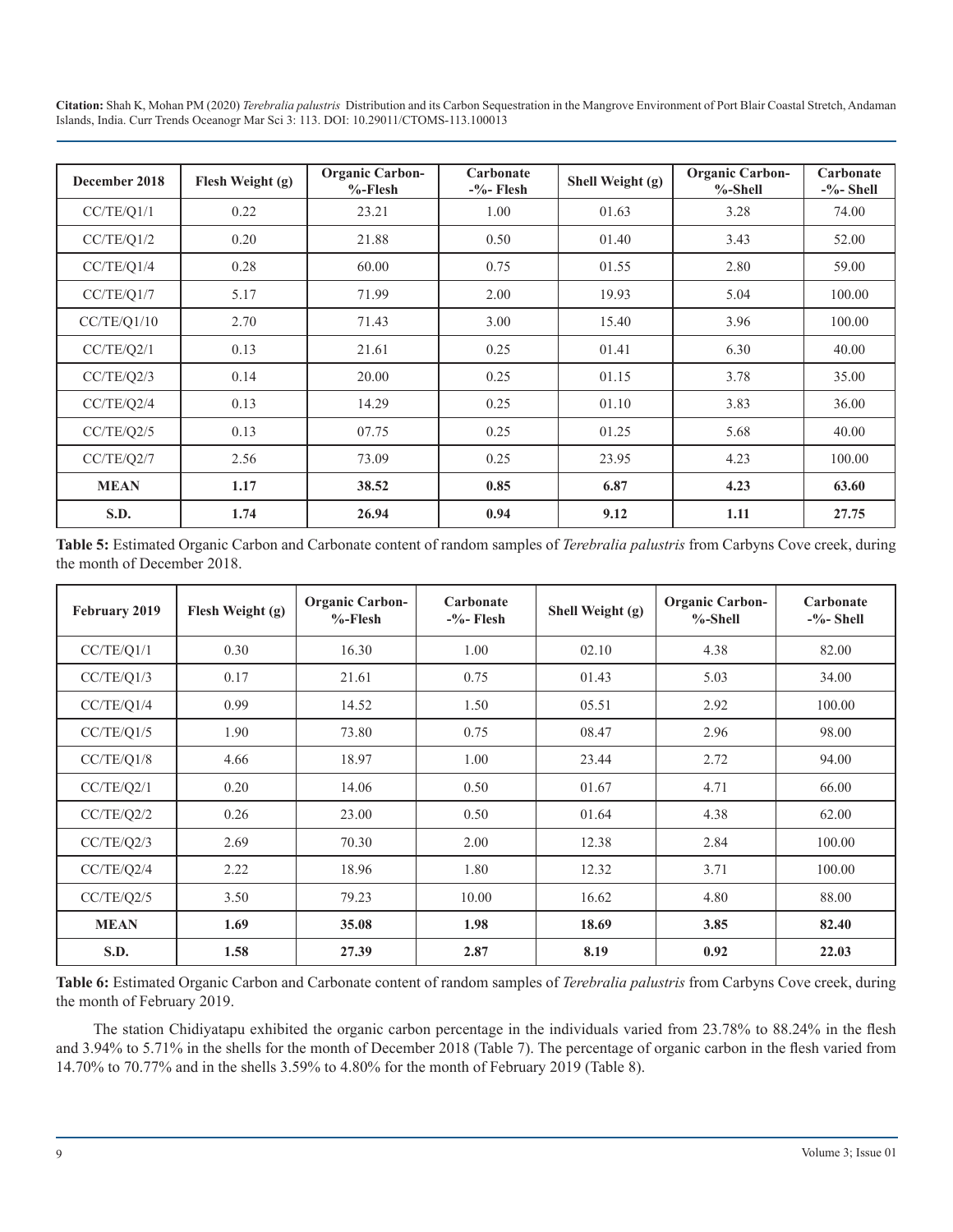| December 2018 | Flesh Weight (g) | <b>Organic Carbon-</b><br>$%$ -Flesh | Carbonate<br>$-$ %-Flesh | Shell Weight (g) | <b>Organic Carbon-</b><br>$%$ -Shell | Carbonate<br>$-$ %-Shell |
|---------------|------------------|--------------------------------------|--------------------------|------------------|--------------------------------------|--------------------------|
| CT/TE/Q1/1    | 0.39             | 86.49                                | 0.50                     | 08.41            | 4.84                                 | 21.00                    |
| CT/TE/01/3    | 0.49             | 88.24                                | 0.50                     | 10.82            | 4.00                                 | 55.00                    |
| CT/TE/Q1/4    | 0.55             | 24.50                                | 0.50                     | 09.42            | 4.01                                 | 86.00                    |
| CT/TE/Q1/5    | 0.66             | 23.80                                | 0.50                     | 10.80            | 5.71                                 | 100.00                   |
| CT/TE/Q1/6    | 0.91             | 23.78                                | 0.50                     | 21.02            | 3.94                                 | 100.00                   |
| <b>MEAN</b>   | 0.60             | 49.36                                | 0.50                     | 12.09            | 4.50                                 | 72.40                    |
| S.D.          | 0.20             | 34.70                                | 0.00                     | 05.09            | 0.77                                 | 34.11                    |

**Table 7:** Estimated Organic Carbon and Carbonate content of random samples of *Terebralia palustris* from Chidiyatapu, during the month of December 2018.

| February 2019 | Flesh Weight (g) | <b>Organic Carbon-</b><br>$%$ -Flesh | Carbonate<br>$-$ %-Flesh | Shell Weight (g) | <b>Organic Carbon-</b><br>$%$ -Shell | Carbonate<br>$-$ %-Shell |
|---------------|------------------|--------------------------------------|--------------------------|------------------|--------------------------------------|--------------------------|
| CT/TE/Q1/1    | 0.21             | 20.31                                | 0.50                     | 2.00             | 4.80                                 | 48.00                    |
| CT/TE/Q1/2    | 0.48             | 19.20                                | 0.50                     | 3.36             | 4.40                                 | 49.00                    |
| CT/TE/Q1/3    | 0.62             | 14.70                                | 1.50                     | 4.46             | 3.59                                 | 40.00                    |
| CT/TE/Q1/4    | 1.16             | 20.57                                | 0.50                     | 8.<br>87         | 4.51                                 | 36.00                    |
| CT/TE/Q1/5    | 2.57             | 50.10                                | 0.75                     | 14.08            | 4.06                                 | 88.00                    |
| CT/TE/O2/1    | 3.81             | 63.27                                | 8.00                     | 20.42            | 4.57                                 | 96.00                    |
| CT/TE/Q2/2    | 2.92             | 70.77                                | 0.75                     | 18.80            | 3.91                                 | 89.00                    |
| CT/TE/Q2/3    | 5.34             | 67.07                                | 10.00                    | 25.42            | 4.38                                 | 91.00                    |
| CT/TE/Q2/4    | 6.00             | 48.97                                | 10.00                    | 44.67            | 4.08                                 | 100.00                   |
| <b>MEAN</b>   | 2.57             | 41.66                                | 3.61                     | 15.79            | 4.26                                 | 70.78                    |
| S.D.          | 2.14             | 22.96                                | 4.34                     | 13.61            | 0.37                                 | 26.64                    |

**Table 8:** Estimated Organic Carbon and Carbonate content of random samples of *Terebralia palustris* from Chidiyatapu, during the month of February 2019.

The station Wandoor represented the percentage of organic carbon in the flesh between 9.58% to 43.49% and 2.37% to 3.50% for the month of December 2018 (Table 9). The organic carbon percentage varied from 12.91% to 26.34% in flesh and 2.71% to 4.50% in shells for the month of February 2019 (Table 10).

| December 2018 | Flesh Weight (g) | <b>Organic Carbon-</b><br>$%$ -Flesh | Carbonate<br>$-$ %-Flesh | Shell Weight $(g)$ | <b>Organic Carbon-</b><br>$%$ -Shell | Carbonate<br>$-$ %-Shell |
|---------------|------------------|--------------------------------------|--------------------------|--------------------|--------------------------------------|--------------------------|
| WN/TE/01/1    | 0.42             | 09.87                                | 0.50                     | 2.51               | 3.50                                 | 100.00                   |
| WN/TE/O1/3    | 0.52             | 20.40                                | 0.50                     | 3.85               | 3.14                                 | 98.00                    |
| WN/TE/O1/5    | 1.89             | 43.48                                | 0.50                     | 9.30               | 2.57                                 | 100.00                   |
| WN/TE/O1/7    | 1.20             | 11.04                                | 0.75                     | 4.92               | 2.43                                 | 100.00                   |
| WN/TE/Q1/9    | 0.84             | 12.12                                | 00.                      | 4.73               | 2.37                                 | 100.00                   |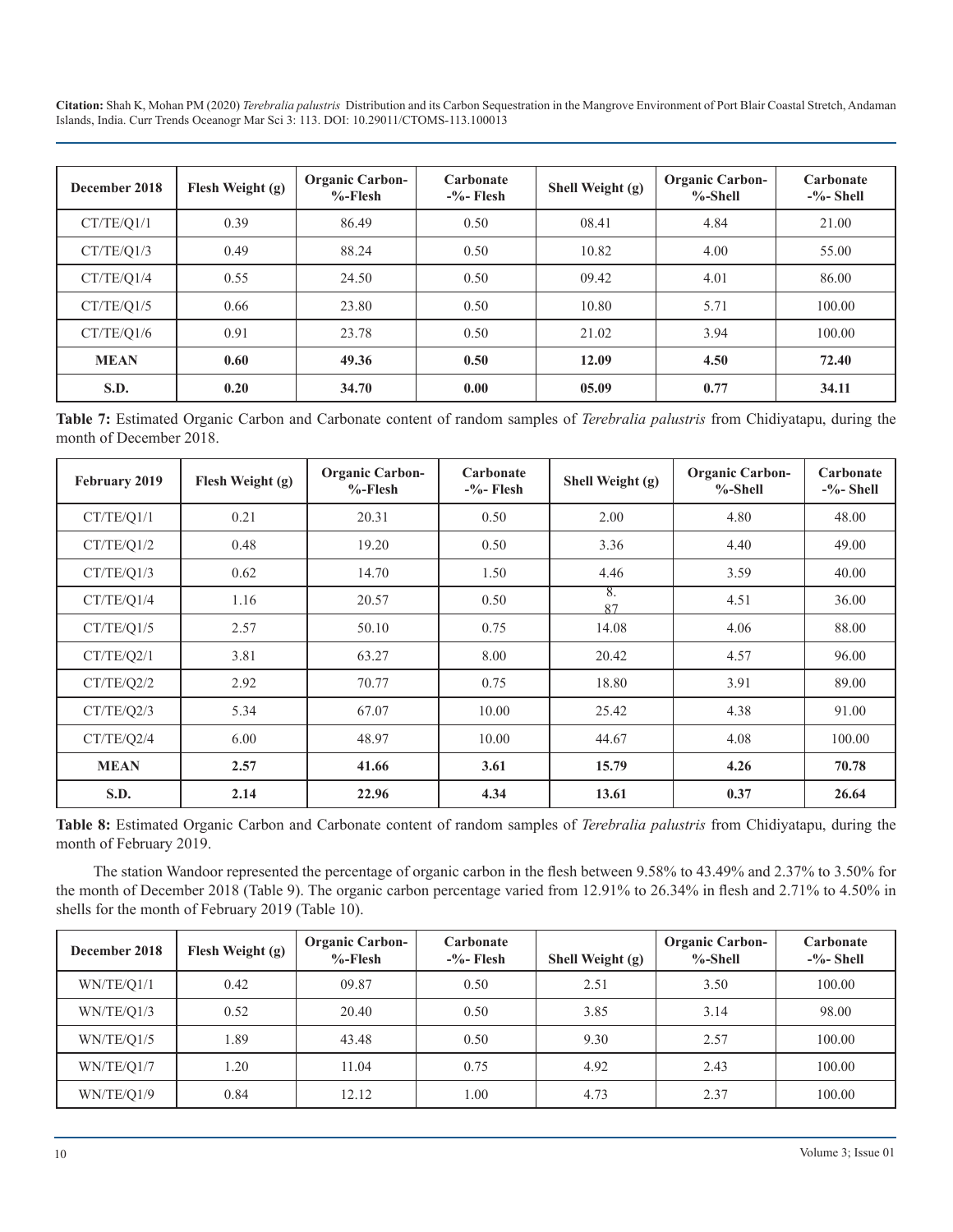| WN/TE/Q2/2  | 1.03 | 12.43 | 0.50 | 4.16  | 2.77 | 96.00 |
|-------------|------|-------|------|-------|------|-------|
| WN/TE/Q2/4  | 0.99 | 10.90 | 0.50 | 3.82  | 3.20 | 98.00 |
| WN/TE/Q2/6  | 2.84 | 42.44 | 3.00 | 9.02  | 2.53 | 96.00 |
| WN/TE/Q2/8  | 2.87 | 38.74 | 00.1 | 10.48 | 2.49 | 95.00 |
| WN/TE/Q2/10 | 1.30 | 09.58 | 0.50 | 5.30  | 2.91 | 94.00 |
| Mean        | 1.39 | 21.10 | 0.88 | 5.81  | 2.79 | 97.70 |
| S.D         | 0.93 | 14.48 | 0.78 | 2.75  | 0.38 | 2.31  |

**Table 9:** Estimated Organic Carbon and Carbonate content of random samples of *Terebralia palustris* from Wandoor during the month of December 2018.

| <b>February 2019</b> | Flesh Weight (g) | <b>Organic Carbon-</b><br>$%$ -Flesh | Carbo<br>nate-%-Flesh | Shell Weight (g) | <b>Organic Carbon-</b><br>$%$ -Shell | Carbonate<br>$-$ %-Shell |
|----------------------|------------------|--------------------------------------|-----------------------|------------------|--------------------------------------|--------------------------|
| WN/TE/O1/1           | 0.58             | 21.43                                | 0.50                  | 3.36             | 3.30                                 | 74.00                    |
| WN/TE/Q1/2           | 0.58             | 23.19                                | 0.50                  | 3.75             | 3.13                                 | 74.00                    |
| WN/TE/Q1/3           | 0.98             | 22.14                                | 0.25                  | 4.31             | 2.71                                 | 82.00                    |
| WN/TE/Q1/4           | 1.15             | 26.34                                | 0.50                  | 5.43             | 3.67                                 | 67.00                    |
| WN/TE/Q1/5           | 1.80             | 24.43                                | 0.25                  | 11.20            | 4.50                                 | 68.00                    |
| WN/TE/Q2/1           | 1.54             | 22.44                                | 0.50                  | 10.34            | 4.29                                 | 49.00                    |
| WN/TE/Q2/2           | 1.58             | 16.74                                | 1.00                  | 8.92             | 3.39                                 | 66.00                    |
| WN/TE/Q2/3           | 2.15             | 12.91                                | 0.25                  | 9.21             | 3.62                                 | 53.00                    |
| WN/TE/Q2/4           | 2.75             | 17.21                                | 0.25                  | 12.50            | 2.95                                 | 60.00                    |
| WN/TE/Q2/5           | 2.89             | 19.41                                | 0.25                  | 18.19            | 2.88                                 | 87.00                    |
| <b>MEAN</b>          | 1.60             | 20.62                                | 0.43                  | 8.72             | 3.44                                 | 68.00                    |
| S.D.                 | 0.81             | 4.05                                 | 0.24                  | 4.68             | 0.59                                 | 11.94                    |

**Table 10:** Estimated Organic Carbon and Carbonate content of random samples of *Terebralia palustris* from Wandoor during the month of February 2019.

The samples collected during the month of December 2018, from the Wandoor station, represented 0.5% to 3% of carbonate in the flesh and 94% to 100% of carbonate in the shells. However, the samples collected during the month of February 2019 represented 0.25% to 1% carbonate in the flesh and 49% to 87% of carbonate in the shells(Tables 9 and 10). The species *Terebralia palustris* presence in the stations suggested that during the month of December, 2018 and February, 2019 Carbyns Cove creek (82 nos.) represented highest mean number of individuals than Chidiyatapu (66 nos.) and Wandoor (46 nos.). This variation may be suggested that Carbyns Cove creek environment may have good niche for this species than Chidiyatapu and Wandoor(Figure 2). Further it was identified the whole environment of Carbyns Cove creek represented by *Rhizophora mucronata*species. However, in the case of Chidiyatappu, it was mixed with *Rhizophora mucronata*and *Avicennia marina* species and Wandoor shows exclusively *Avicennia marina* species. The study of reported in Kenyan waters a different kind of population structure with reference to the *Rhizophora mucronata* and *Avicennia marina*  mangrove species. also reported that the location Mida which has good amount of *Avicennia marina* exhibited comparatively higher population of *Terebralia palustris* than the station Dabaso which is dominated by *Rhizophora mucronata.* Further, also reported that the variation among the stations due to abiotic parameters of these locations. Present study shows that the abiotic parameters are similar in nature, so the present variation may be inferred to influence of mangrove species differences reported that the *Avicennia marina* environment has low level of food resources than *Rhizophora species.*For the developmental activities of *Terebralia palustris*[24]. Reported that the species *Terebralia palustris* identified in rich *Rhizophora mucronata*location than the devoid of this species. This information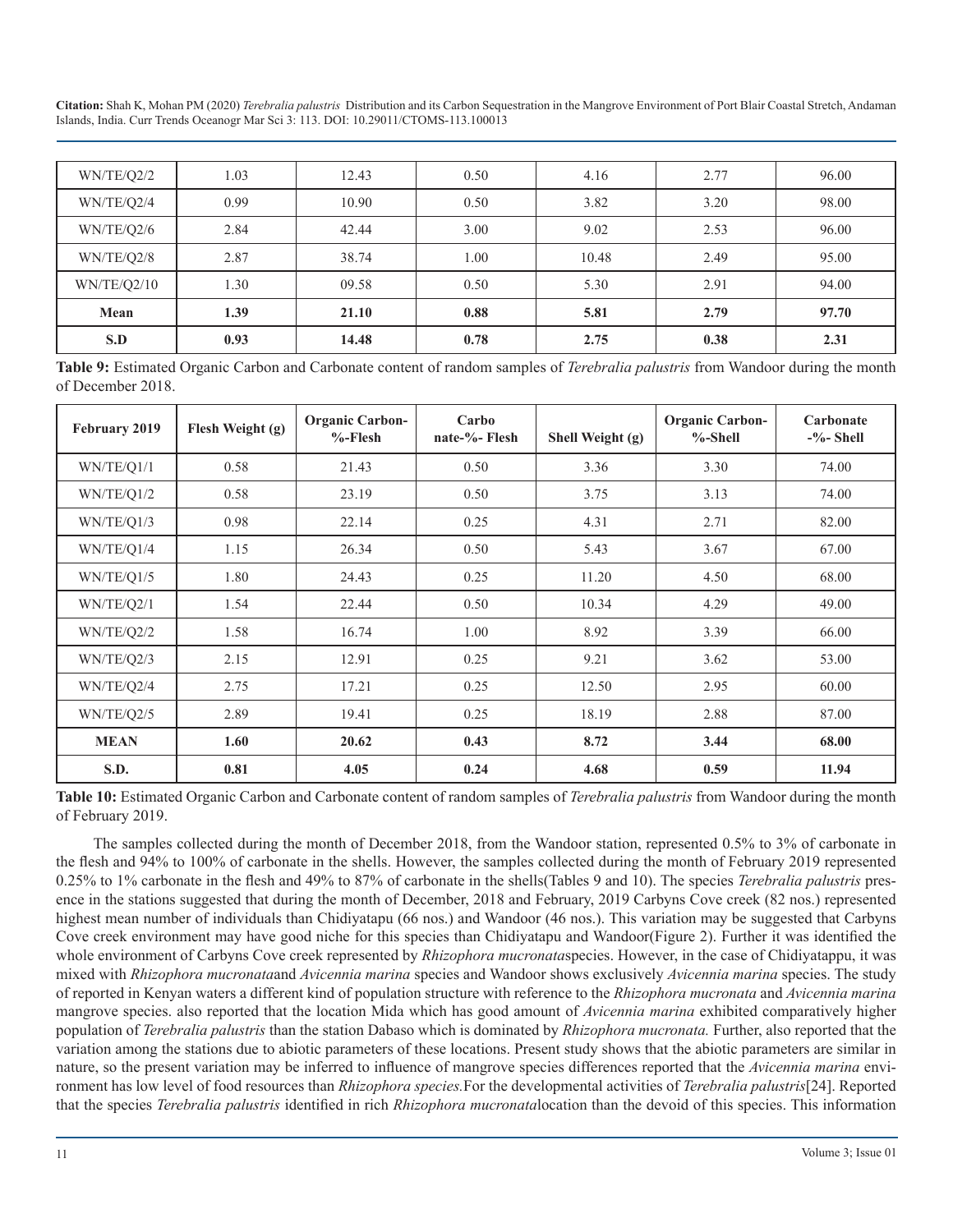has also support mangrove species influence on the population of *Terebralia palustris*[25]. Reported that *Terebralia palustris*located in the *Rhizophora mucronata* enriched mangrove environments of Michamvi Zanzibar, Tanzania.



**Figure 2:** Distribution of *Terebralia palustris* in the study area.

Another interesting fact was observed in the stations Carbyns Cove creek (December - 90 nos.; February - 74 nos.) and Chidiyatapu (December - 76 nos.; February - 56 nos.) that during the month of December 2018 exhibited more number of individuals (Figure 3) for *Terebralia palustris* than February, 2019 collection. However, the Wandoor station (December - 38 nos.; February - 54 nos.) showed a vice versa character for this species distribution.



**Figure 3:** Distribution of *Terebralia palustris* in the Station Carbyns Cove Creek.

The randomly collected specimens studied for meristic characters suggested that the Carbyns Cove creek station represented almost similar length and width in the studied period (length 4.98- 5.51 cm; width 1.9-1.91 cm). However, the total weight (TW) of shell and flesh and exclusively flesh weight (FW) suggested that it was lower in February 2019 (TW- 13.03g; FW- 1.93g) than the month of December 2018 (TW- 14.04g; FW- 1.82g). The station Chidiyatapu and Wandoor (Figures 4,5) suggested an opposite trend than the Carbyns Cove creek station. The length and width of Chidiyatapu (CT) and Wandoor (WA) stations suggested an

increment during the month of February, 2019 (CT- length- 6.76 cm; width 2.77cm; WA- length-5.43 cm; width 2.10 cm) than the month of December, 2018 (CT- length- 5.67 cm; width 2.26 cm; WA- length- 4.95 cm; width 1.92 cm).



**Figure 4:** Distribution of *Terebralia palustris* in the Station Chidiyatapu.



**Figure 5:** Distribution of *Terebralia palustris* in the Station Wandoor.

This variation of meristic characters may be suggested that differences of spawning activities may be taken place between the stations Carbyns Cove creek, Chidiyatapu and Wandoor. The stations Chidiyatapu and Wandoor variation may be due to the maturity stages of *Terebralia palustris,* i.e., December 2018 it may be comparatively juvenile and it was grown during the month of February 2019 reported that in Mida creek of Kenya showed 0.5 cm to 13.0 cm length of *Terebralia palustris.* The present study reported 1.1 cm to 12.2 cm length of *Terebralia palustris* minimum and maximum length. However, the mean length of 4.98 cm to 5.51 cm in Carbyns Cove creek, 5.67 cm to 6.76 cm length of *Terebralia palustris* in Chidiyatapu and 4.95 cm to 5.43 cm length in Wandoor samples of *Terebralia palustris* suggested that just those species attained the maturity from the juveniles to adults (Figures 6-8). Reports the immature to matured stage varied between 5 cm to 6 cm length of the *Terebralia palustris* in their study locations. This information also supported Carbyns Cove creek samples at-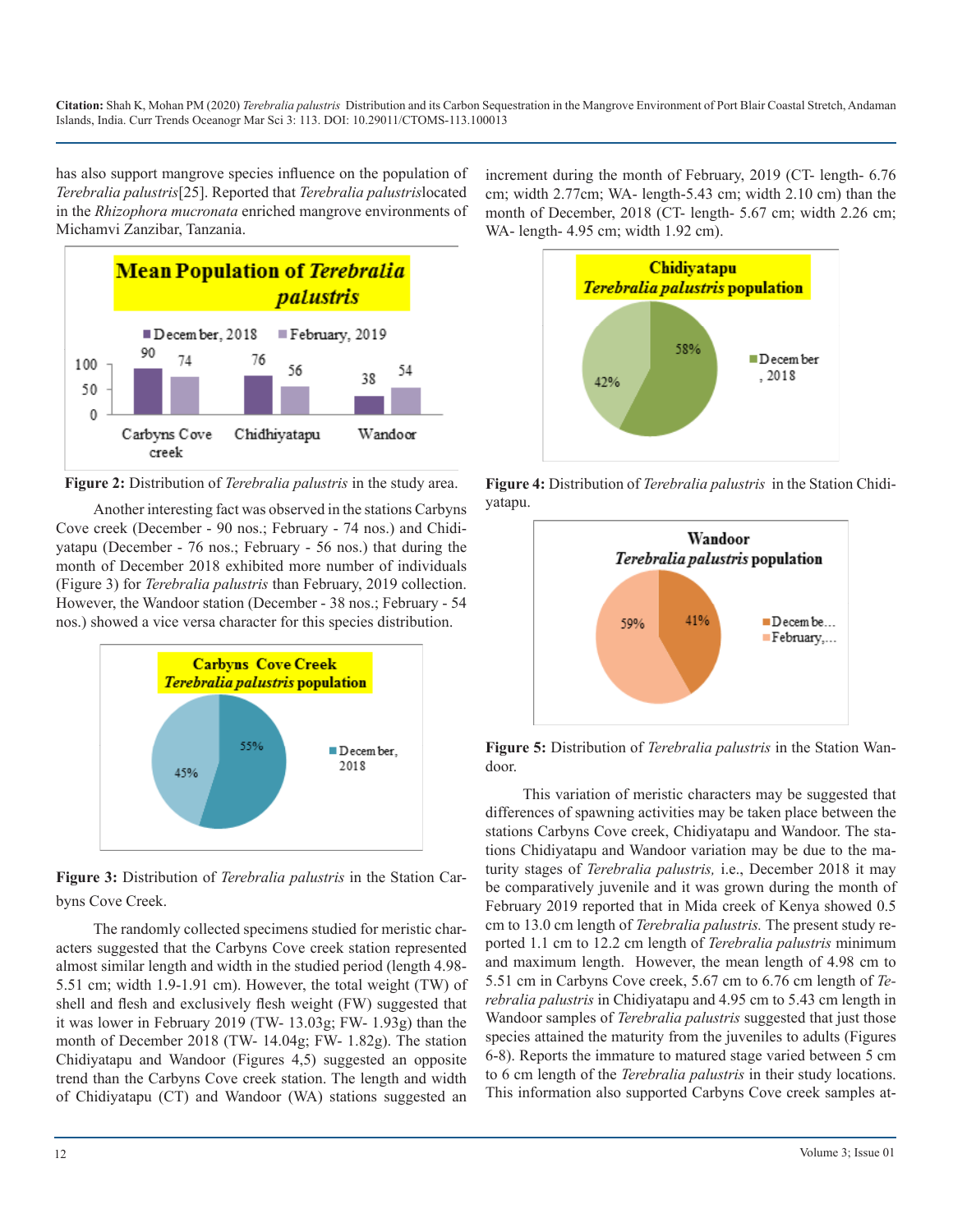tained the maturity at 6 cm size class and in the case of Chidiyatapu and Wandoor it may be of 5 cm. This information has been suggested the reason for the differences of weight was inferred from these study locations [26]. Reported that the South African locations Durban Bay and Kosi Bay respectively showed the maximum length of 6.0 cm and 3.18 cm for the species *Terebralia palustris.* However, the present study species average length varied between 4.98 to 5.51 cm for Carbyns Cove creek and 5.67 to 6.76 cm for Chidiyatapu and 4.95 to 5.43 cm for Wandoor. This length of present study almost matched with the South African waters species growth.



**Figure 6:** Distribution of *Terebralia palustris* Mean Length in the Studied Locations.



**Figure 7:** Distribution of *Terebralia palustris* Mean Weight in the Studied Locations.



**Figure 8:** Distribution of *Terebralia palustris* Mean Organic Carbon in the Flesh, in the Studied Locations.

The organic carbon observed in the flesh represented 38.52% and 35.08%, respectively, December 2018 and February 2019 study period in Carbyns Cove creek samples. The shells exhibited 4.23% and 3.85% mean value of December 2018 and February, 2019 samples. The station Chidiyatapu exhibited the *Terebralia palustris* flesh have the carbon content of 49.36% and 41.66%, respectively, December, 2018 and February, 2019 study period. The respective shells were estimated for their carbon content suggested 4.50% and 4.26% respectively, December 2018 and February 2019.

The station Wandoor samples of *Terebralia palustris* flesh content exhibited its organic carbon value in 21.10% and 20.62% respectively in December 2018 and February 2019. The respective shell content organic carbon represented 2.79% and 3.44% during the months of December 2018 and February 2019. The above results clearly support the fact that 50% of the flesh weight consists of Carbon. Over and above, the organic carbon percentage also matched with the meristic characters observed for the species *Terebralia palustris,* i.e. the lower flesh weight during the month of February 2019 than December 2018 in the station Carbyns Cove creek suggested that due to the spawning activities the flesh weight reduced but due to the different biological activities the carbon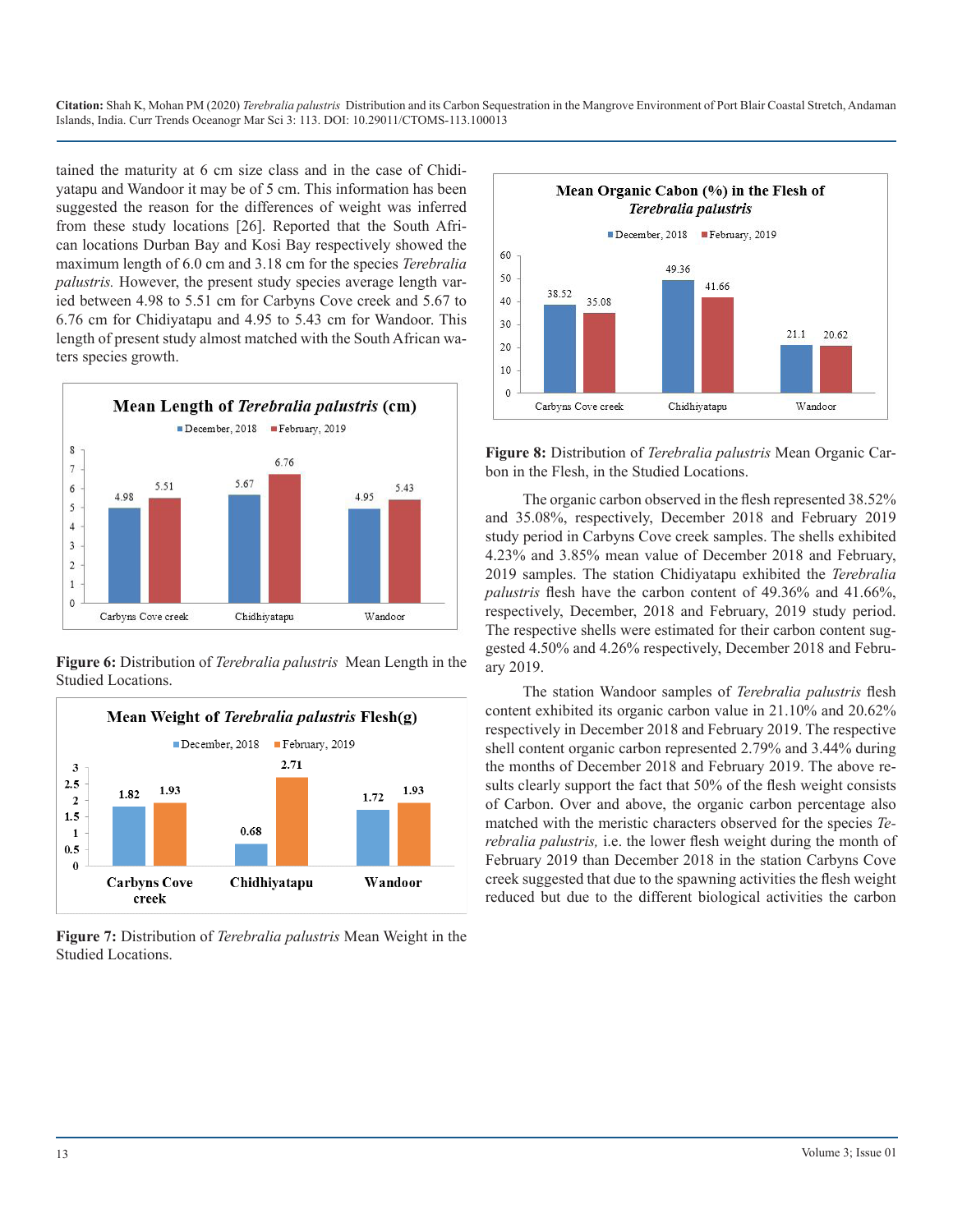content of the flesh show an increment than the month of December, 2018. Similarly, in the case of Chidiyatapu and Wandoor the December 2018 month flesh samples exhibited comparatively higher carbon than the February 2019 samples may be due to the growth of juveniles to adults. This inference was supported by the fact during the juvenile the *Terebralia palustris feed* on detritus and adults feed only mangrove leaves. Reported that the juveniles of *Terebralia palustris* are detriticolous and adults are leaf-litter feeders. This was very much matched with the inferences made on the present study. The shells of all the studied samples not show much differences of concentration (2.79 to 4.23 %) may be due to the availabilities of carbon in the form of carbonates, which are almost similar in concentration. The estimated carbon in the *Terebralia palustris* from Carbyns Cove creek per m<sup>2</sup> was 102.7g  $C/m^2$ , the Chidiyatapu sample shows 66g  $C/m^2$  and the wan door station exhibited 26.22g C/m2 (Table 11). This carbon concentration was lower than Panjang Island species population per m<sup>2</sup> and almost similar to Zegrzynski lake location population per m<sup>2</sup> [27]. However, the study area of Carbyns Cove creek and Chidhiyatapu match with the Zegrzynski lake population but the wan door station was lower than the Zegrzynski lake population.

Average number of individuals in  $m<sup>2</sup>$  x Average Carbon in the flesh = Sequestrated Carbon.

|                    | <b>Organic Carbon Sequestration</b><br>in $m2$ |
|--------------------|------------------------------------------------|
| Carbyns Cove creek | $79x1.30g=102.7g$                              |
| Chidiyatapu        | $66x1.00g=66.0g$                               |
| Wan door           | $46x0.57g=26.22g$                              |

**Table 11:** Estimation of Carbon sequestration by *Terebralia palustris* in m2 area.



**Figure 9:** Distribution of Carbon sequestration by *Terebralia palustris* in m2 area.

The carbonate content availability in the flesh represented in the range of 0.85% to 1.98% and 0.50% to 3.61% in the Carbyns Cove creek and Chidiyatapu station samples, respectively [28]. The Wandoor samples flesh represented 0.88% to 0.43% of carbonate. This result forced to infer that the availability of the *Rhizophora* species might have an influence for this elemental variation, in the stations Carbyns Cove creek and Chidiyatapu where the *Rhizophora* species was identified near the sample collection locations [29]. However, the Wandoor station clearly suggested that devoid of *Rhizophora* species and presence of *Avicennia marina*  also support the above inference. The shell content of the studied species show almost equi-level of average carbonate content (60% to 68%) suggested that the species shell composition almost similar in nature. The increment of carbonate content in the shells of Wandoor stations December 2018 samples may be due to the comparatively juvenile species existence during this period.

The estimated carbon in the *Terebralia palustris* from Carbyns Cove creek per m<sup>2</sup>was 102.7g C/m<sup>2</sup>, the Chidiyatapu sample shows 66g C/m<sup>2</sup> and the Wandoor station exhibited  $26.22g$  C/m<sup>2</sup>. However, the study area of Carbyns Cove creek and Chidiyatapu match with the Zegrzynski lake population but the wan door station was lower than the Zegrzynski lake population.

#### **Acknowledgement**

The authors thank the authorities of the Pondicherry University for extending the facilities as well as the authorities of IITM, Pune, MoES, who have provided instrumental facilities to understand the carbon sequestration in the different environments of Andaman Islands.

#### **References**

- 1. [Ellison AM Farnsworth EJ \(1993\) Seedling survivorship, growth, and](https://bsapubs.onlinelibrary.wiley.com/doi/abs/10.1002/j.1537-2197.1993.tb15345.x)  response to disturbance in Belizean mangal. American Journal of Bot[any 10: 1137-1145.](https://bsapubs.onlinelibrary.wiley.com/doi/abs/10.1002/j.1537-2197.1993.tb15345.x)
- 2. [Ellison AM \(2000\) Mangrove restoration: do we know enough? Resto](https://onlinelibrary.wiley.com/doi/abs/10.1046/j.1526-100x.2000.80033.x)ration Ecology 3: 219-229.
- 3. [FAO \(2007\) the world's mangroves 1980–2005. FAO Forestry Paper](http://www.fao.org/3/a1427e/a1427e00.htm)  153. FAO Rome.
- 4. [Alongi DM \(2002\) Present state and future of the world's mangrove](https://www.cambridge.org/core/journals/environmental-conservation/article/present-state-and-future-of-the-worlds-mangrove-forests/0E3D6B0DF6EE2E9DBD48582964AD492A)  forests. Environmental Conservation 3: 331-349.
- 5. [Alongi DM \(2014\) Carbon Cycling and Storage in Mangrove Forests.](https://pubmed.ncbi.nlm.nih.gov/24405426/)  Annu. Rev Mar Sci 6: 195-219.
- 6. Plaziat JC (1984) Mollusk distribution in the mangal. In: Por D Dor I. Eds. Hydrobiology of the mangal: the ecosystem of the mangrove forests. Junk Boston 111-143.
- 7. [Kathiresan K. Bingham BL \(2001\) Biology of mangroves and man](https://www.researchgate.net/publication/222122749_Biology_of_Mangroves_and_Mangrove_Ecosystems)groves ecosystems. Adv Mar Biol 40: 84-251.
- 8. [Irma D, Sofyatuddin K \(2012\) Diversity of Gastropods and Bivalves in](http://www.bioflux.com.ro/docs/AACL_5.2.1.pdf)  mangrove ecosystem rehabilitation areas in Aceh Besar and Banda [Aceh districts, Indonesia. Aquaculture, Aquarium, Conservation &](http://www.bioflux.com.ro/docs/AACL_5.2.1.pdf)  [Legislation. International Journal of the Bioflux Society 5: 55-59](http://www.bioflux.com.ro/docs/AACL_5.2.1.pdf).